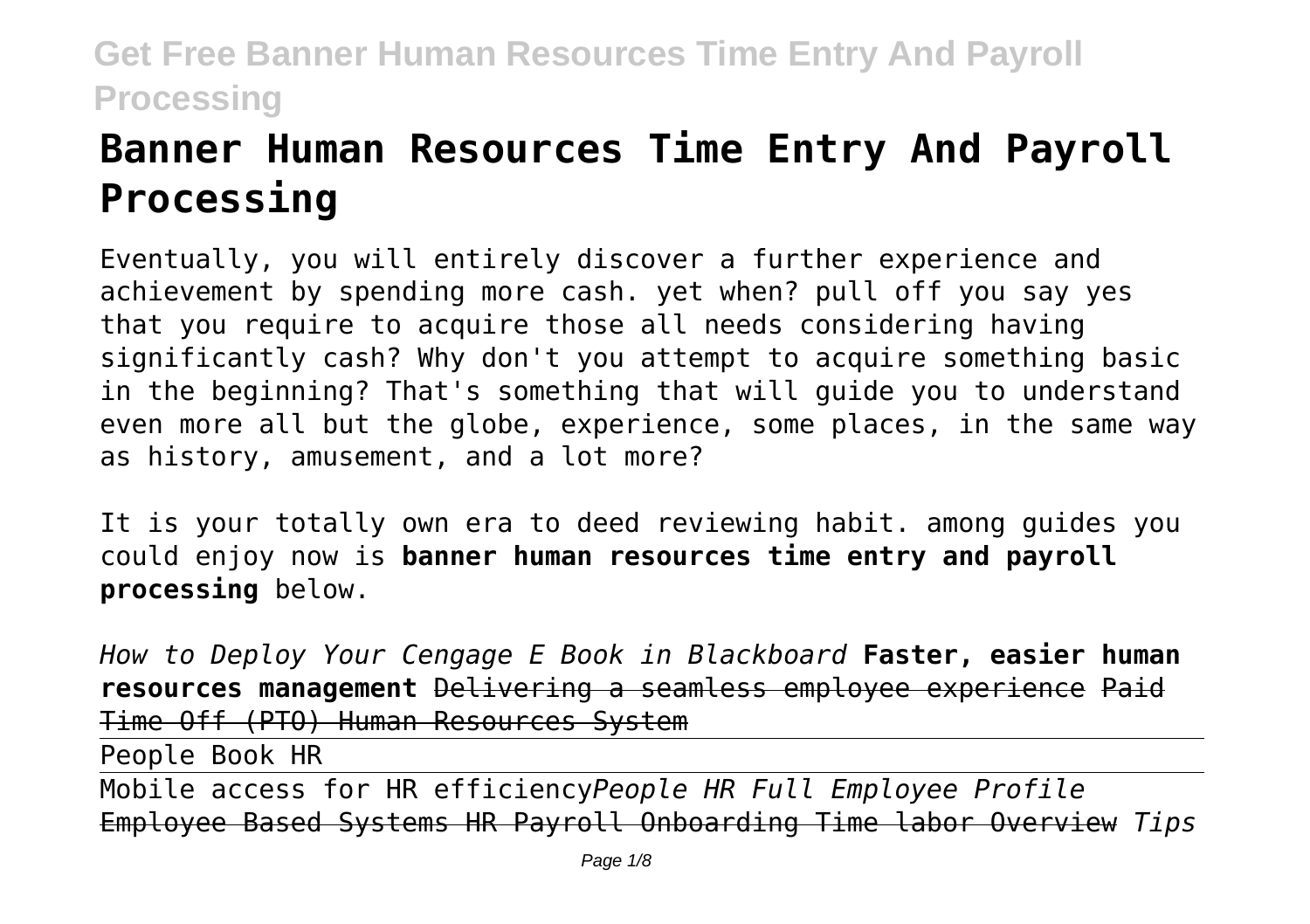*for moving Banner® Human Resources to the Ellucian XE platform Joe Rogan Experience #872 - Graham Hancock \u0026 Randall Carlson* An easyto-use resource for employees and HR staff Dynamics 365 Human Resources: Employee leave and absence experience in Microsoft Teams VertiSource HR Payroll Demo Employee Processes TimesheetAccess the information you need, when you need it How to Answer Behavioral Interview Questions Sample Answers 18th Century Hair Styling with American Duchess | FashionSpeak Fridays at the National Arts Club NYC *How to register for courses - Georgian College Tech Days 2017: Banner 9 The Crown Prince of Saudi Arabia (full film) | FRONTLINE Some Favourite Banner Books*

Banner Human Resources Time Entry 1 Human Resources activates all the Banner forms to be displayed on the Web. 2 Employee enters time through the Web. 3 Supervisor approves time or sends it back for correction, if necessary. 4 Payroll runs the Mass Time Entry Process (PHPMTIM) to pull information into PHAHOUR, the On-Line Time Entry form.

Banner Human Resources Web Time Entry Training Workbook ... The Time Entry and Payroll Processing module enables you to collect time sheet information, accrue leave balances, validate earnings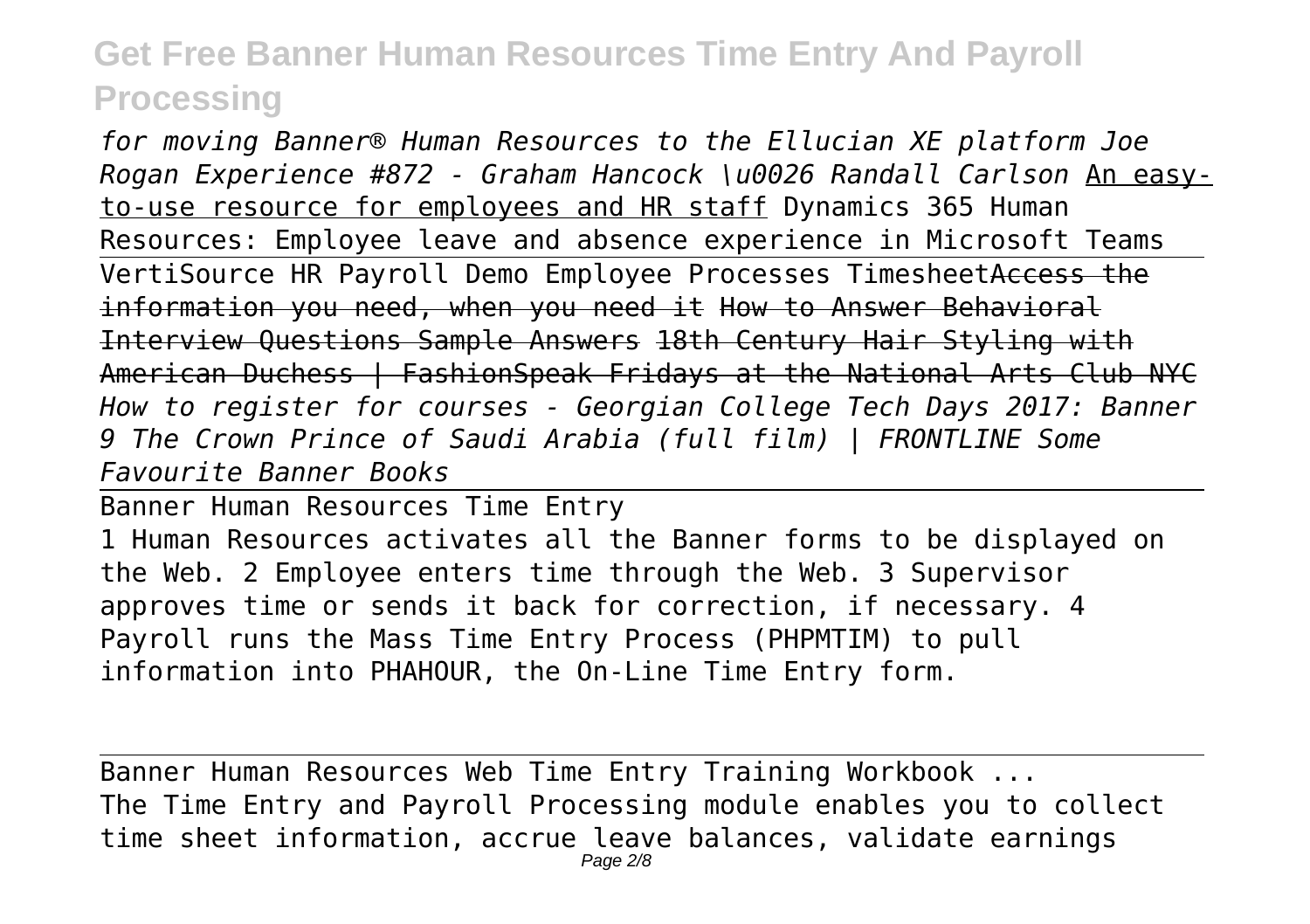codes and hours, and generate paychecks and direct deposit notices. Flow diagram This diagram highlights the processes used to record employees' time and process the

Banner Human Resources Time Entry and Payroll Processing ... Web Time Entry Users Guide Banner HR Web Time Entry Guide 6 2/25/2013 3. The Time Sheet Selection page displays. If the employee has multiple jobs all jobs display in the Title and Department list. The current pay period displays in the Pay Period and Status list. Click the pay period displayed (highlights in blue when selected) and the Time Sheet ...

Banner Human Resources 302 Web Time Entry This banner human resources time entry and payroll processing, as one of the most on the go sellers here will definitely be accompanied by the best options to review. banner human resources time entry Web Time Entry Users Guide Banner HR Web Time Entry Guide 6 2/25/2013 3. The Time Sheet Selection page displays.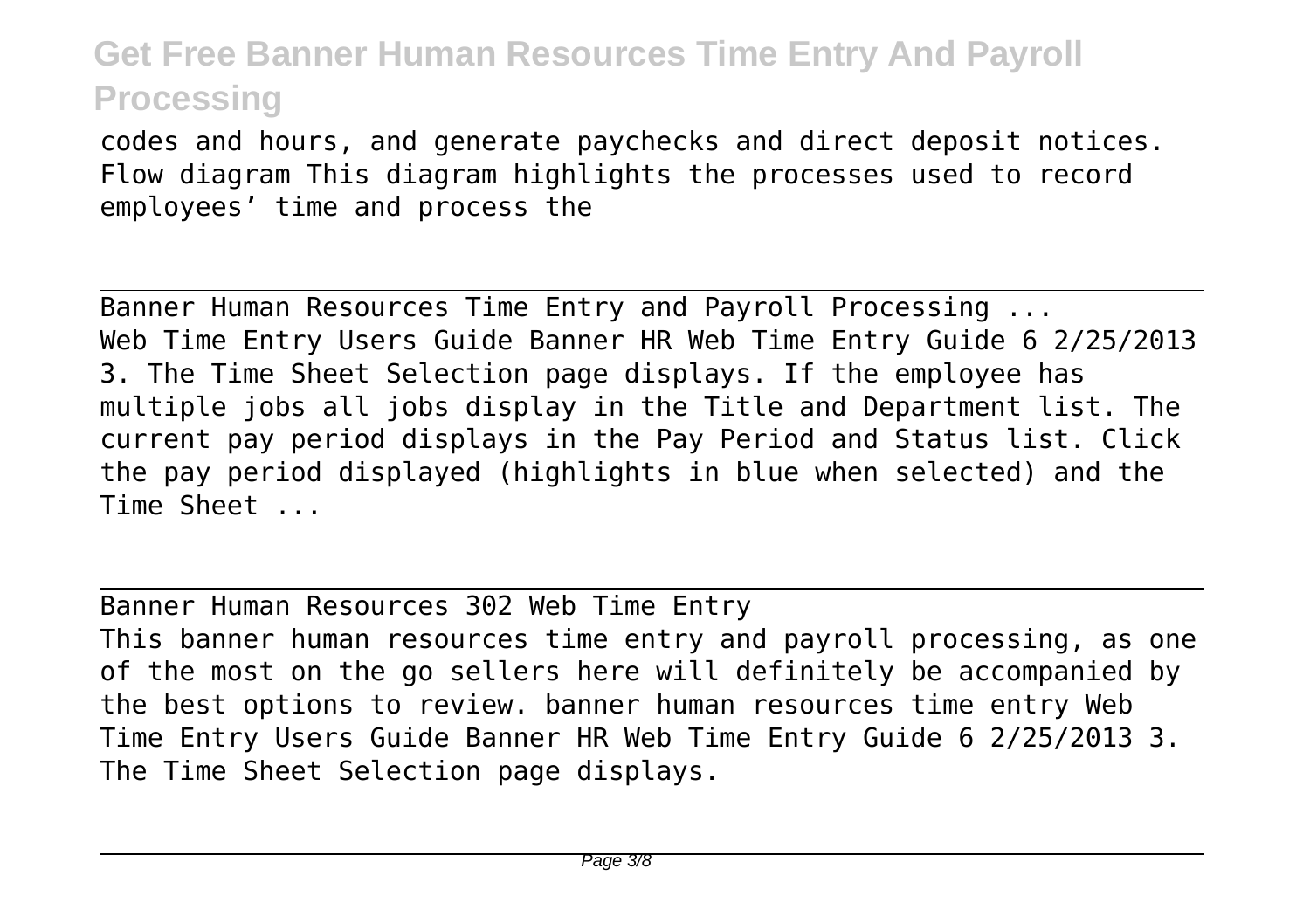Banner Human Resources Time Entry And Payroll Processing ... Banner Human Resources and Position Control User Guide 8.15 and 9.3.7 June 2018

Banner Human Resources and Position Control 98 Full Time Entry Level Human Resources jobs available in New York, NY on Indeed.com. Apply to Data Entry Clerk, Entry Level Recruiter, Human Resources Coordinator and more!

Full Time Entry Level Human Resources Jobs, Employment in ... 5,217 Full Time Entry Level Human Resources jobs available on Indeed.com. Apply to Human Resources Assistant, Human Resources Coordinator, Entry Level Recruiter and more!

Full Time Entry Level Human Resources Jobs, Employment ... Banner Human Resources and Position Control User Guide 8.15 and 9.3.7 June 2018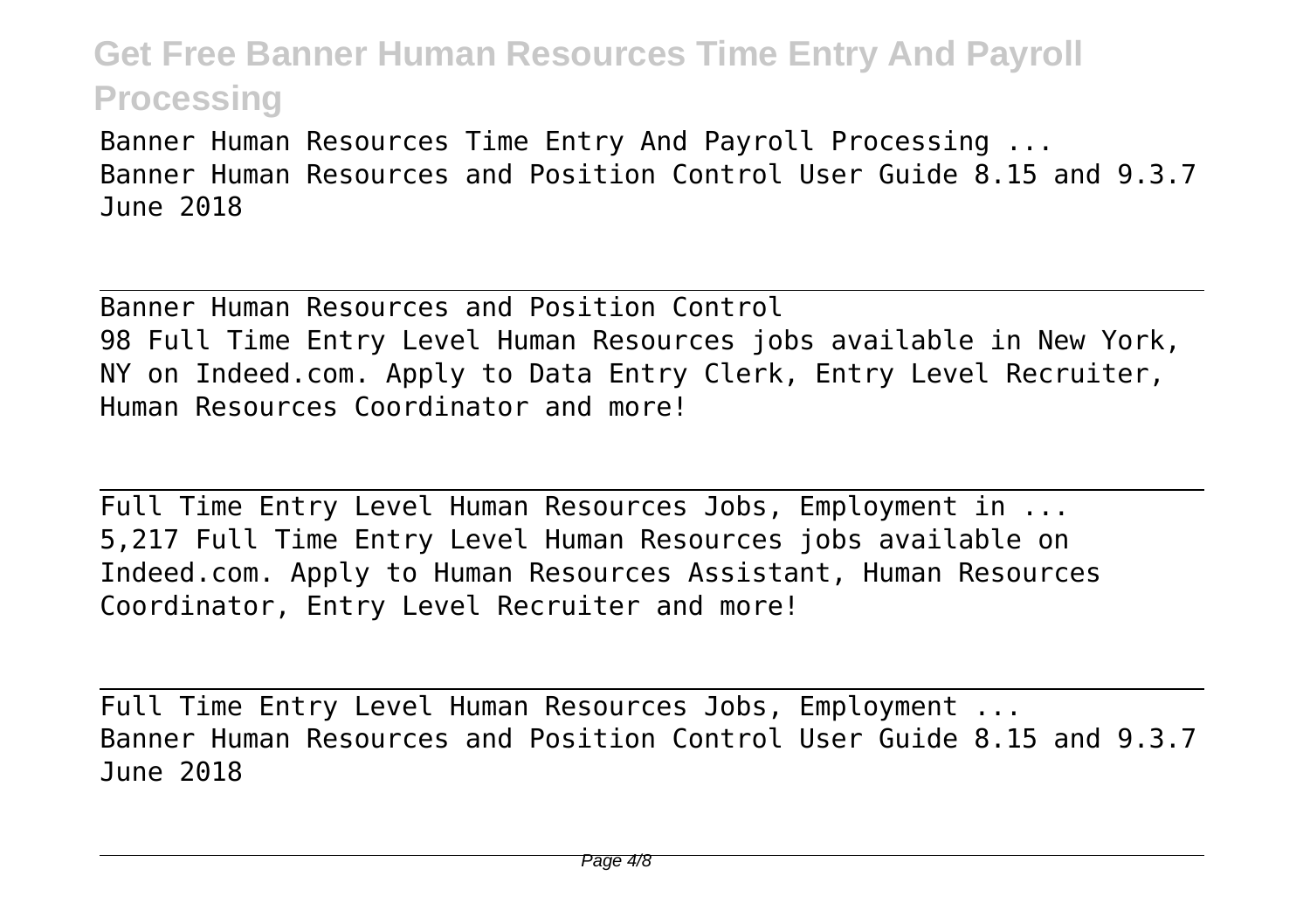Banner Human Resources and Position Control Guide to Banner & Other Human Resources & Payroll Forms University Payroll & Benefits/ Page 7 of 17 1/28/2015 University Human Resources What form do I use to… System/Form Title/Name Reference Materials Restart an employee's timesheet? Banner: Electronic Approvals of Time Entry Form (PHATIME) Restarting an Employee's

Guide to Banner and Other Human Resources and Payroll Forms Banner Health makes health care easier, so your life can be better. Find a provider, schedule an appointment, or find the nearest Banner Health location near you.

For Employees - Banner Health Web Time Entry Users Guide Banner HR Web Time Entry Guide 7 2/25/2013 6. An Hours field displays that allows time to be entered. Hours can be entered in no smaller than 15 minute increments. For example; enter 7.5 for 7 hours and 30 minutes, 8.25 for 8 hours and 15 minutes. 7.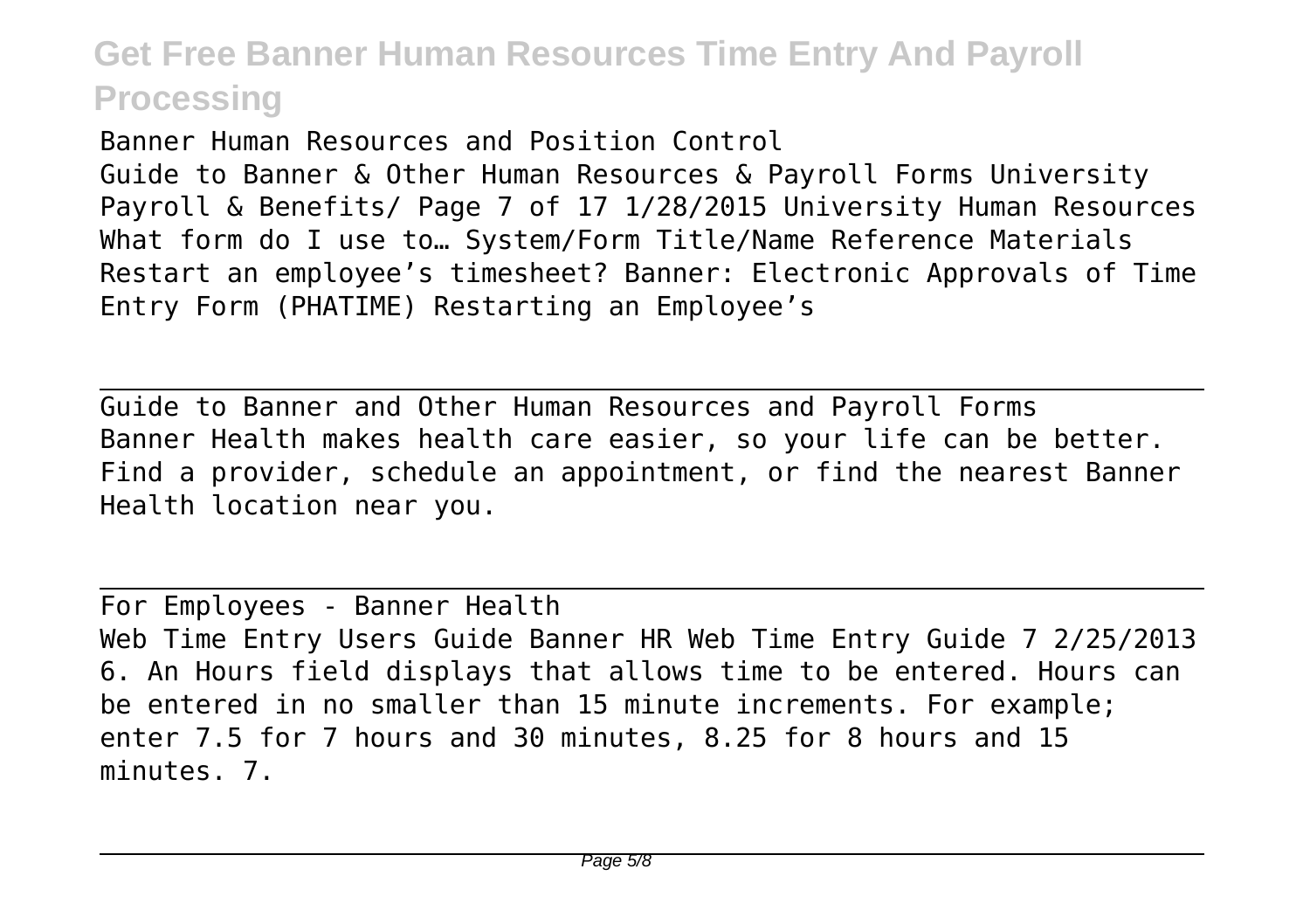Banner Human Resources 302 Web Time Entry The Banner Human Resources System provides Electronic Approvals of Time Entry to support all staff and students who are required to report time worked and/or leave time taken. The following is a guide on how to access BannerWeb, how to complete time and leave entry, and how to approve time. Contacts - Staff

BannerWeb Time and Leave Entry User Guide 2. Full-Time and Part-Time Hourly Staff. 1. Log into Self-Service Banner > on the Main Menu screen> click on the Employee Tab. 2. Click on Time Sheet. 3. Click on the "Access my Time Sheet" option and then click on SelectButton. Note: if the Time Reporting Screen does not appear, please contact Payroll Services at.

Banner Self-Service Employee Time and Leave Entry Banner Human Resources and Position Control User Guide 8.14.1 and 9.3.5 December 2017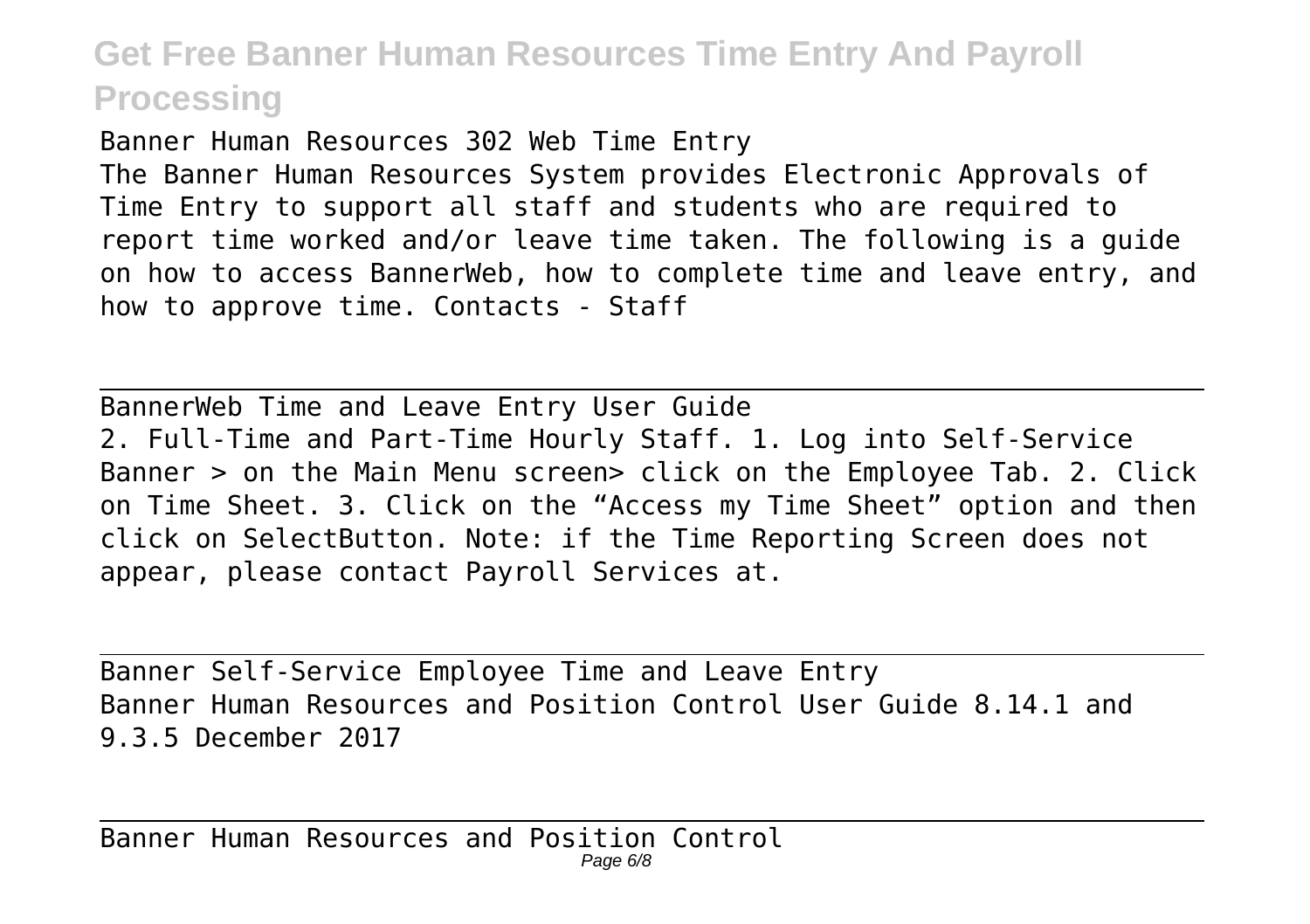Banner Self Service Web Time Entry & Approvals Documentation. Below are useful links to understanding and using the Banner self-service system. ... Alfred University Human Resource Services 1 Saxon Drive Greene Hall Alfred, NY 14802 humanresources@alfred.edu. 1 Saxon Drive, Alfred, NY 14802;

Banner Self Service Web Time Entry & Approvals ... Time entry status is "In-Progress" and there are no available proxies; Questions regarding submitting a time or leave adjustment form; When to Contact Human Resources. Any questions related to an employee's BAR role; Time entry policy questions; We have a new employee in our department, however they are not showing up on our time entry list

Time Entry and Forms :: Payroll Office | The University of ... A career at Banner Health is a rewarding experience. From jobs for doctors, advanced practitioners, nurses and more, you'll find the right job for you here at Banner Health.